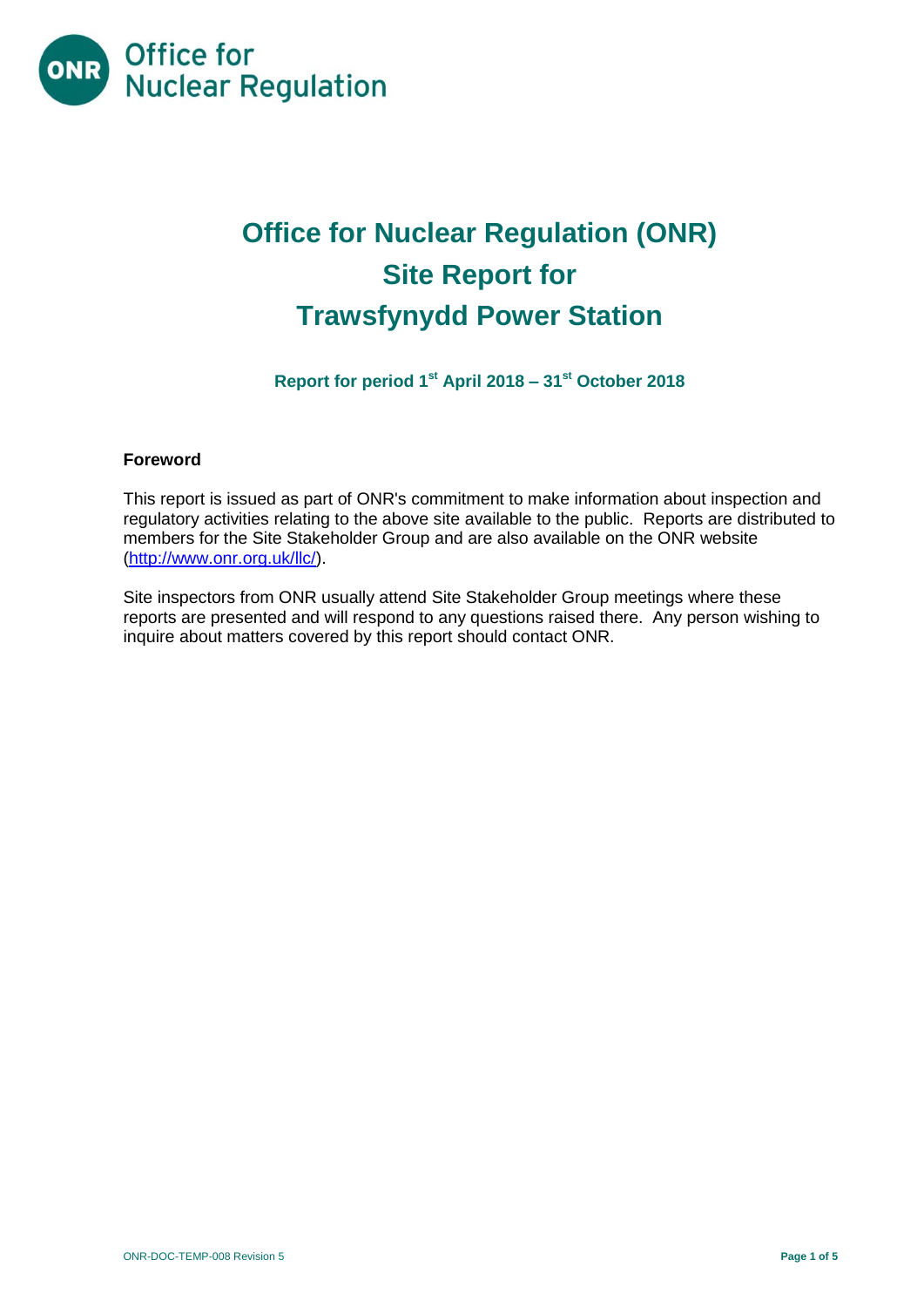# **TABLE OF CONTENTS**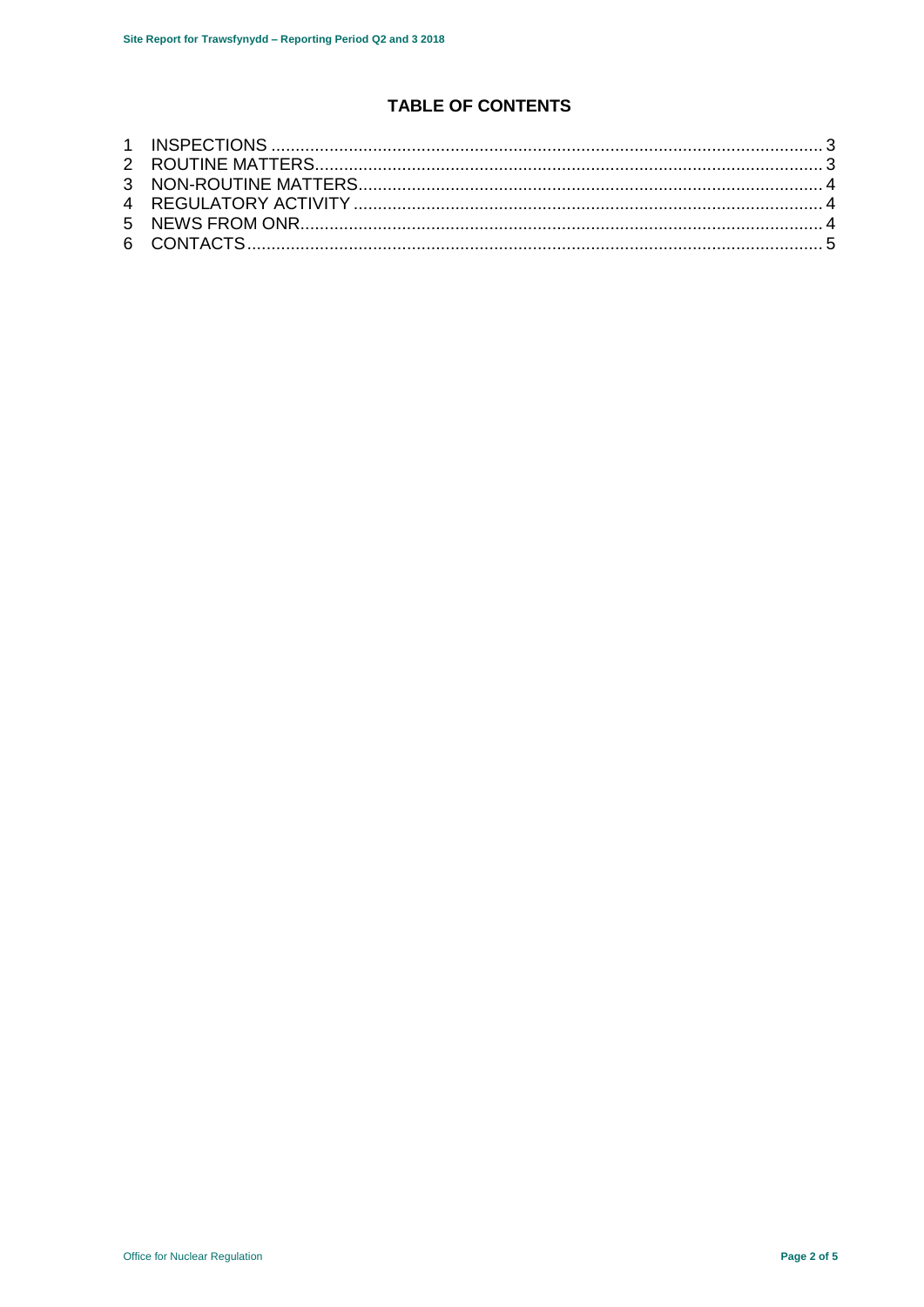# <span id="page-2-0"></span>**1 INSPECTIONS**

#### **Dates of inspection**

The ONR site inspector made inspections on the following dates during the report period 1<sup>st</sup> April to 31<sup>st</sup> October 2018.

14<sup>th</sup>-16<sup>th</sup> May 2018: Licence Condition 11, 12 and 36 compliance inspections. 17<sup>th</sup>-19<sup>th</sup> September 2018: Licence Condition 24, 26 and 28 compliance inspections.

The ONR superintending inspector responsible for decommissioning fuel and waste (DFW) nuclear sites, the ONR Magnox Welsh region security inspector and safety inspector attended the 2018 Magnox Welsh region annual review of safety security and environment. The review was held at Wylfa site on 25<sup>th</sup> July.

# <span id="page-2-1"></span>**2 ROUTINE MATTERS**

#### **Inspections**

Inspections are undertaken as part of the process for monitoring compliance with:

- **the conditions attached by ONR to the nuclear site licence granted under the** Nuclear Installations Act 1965 (NIA65) (as amended);
- the Energy Act 2013
- the Health and Safety at Work Act 1974 (HSWA74): and
- regulations made under HSWA74, for example the Ionising Radiations Regulations 1999 (IRR99) and the Management of Health and Safety at Work Regulations 1999 (MHSWR99).

The inspections entail monitoring licensee's actions on the site in relation to incidents, operations, maintenance, projects, modifications, safety case changes and any other matters that may affect safety. The licensee is required to make and implement adequate arrangements under the conditions attached to the licence in order to ensure legal compliance. Inspections seek to judge both the adequacy of these arrangements and their implementation.

In this period, routine inspections of the site covered the following:

examination, maintenance, inspection and testing; management of operations including control and supervision; staff training, qualifications and experience; modifications to plant, equipment and safety cases; plant construction and/or commissioning; emergency preparedness; decommissioning; and organisational capability.

In general, ONR judged the arrangements made and implemented by the site in response to safety requirements to be adequate in the areas inspected. However, where improvements were considered necessary, the licensee made satisfactory commitments to address the issues, and the site inspector will monitor progress during future visits. Where necessary, ONR will take formal regulatory enforcement action to ensure that appropriate remedial measures are implemented to reasonably practicable timescales.

In May 2018 the site inspector was accompanied by an ONR leadership and management for safety (LMfS) specialist inspector. The LMfS inspector undertook a site walk-down to gain a view on the safety culture, accompanied by a site safety representative. The inspectors also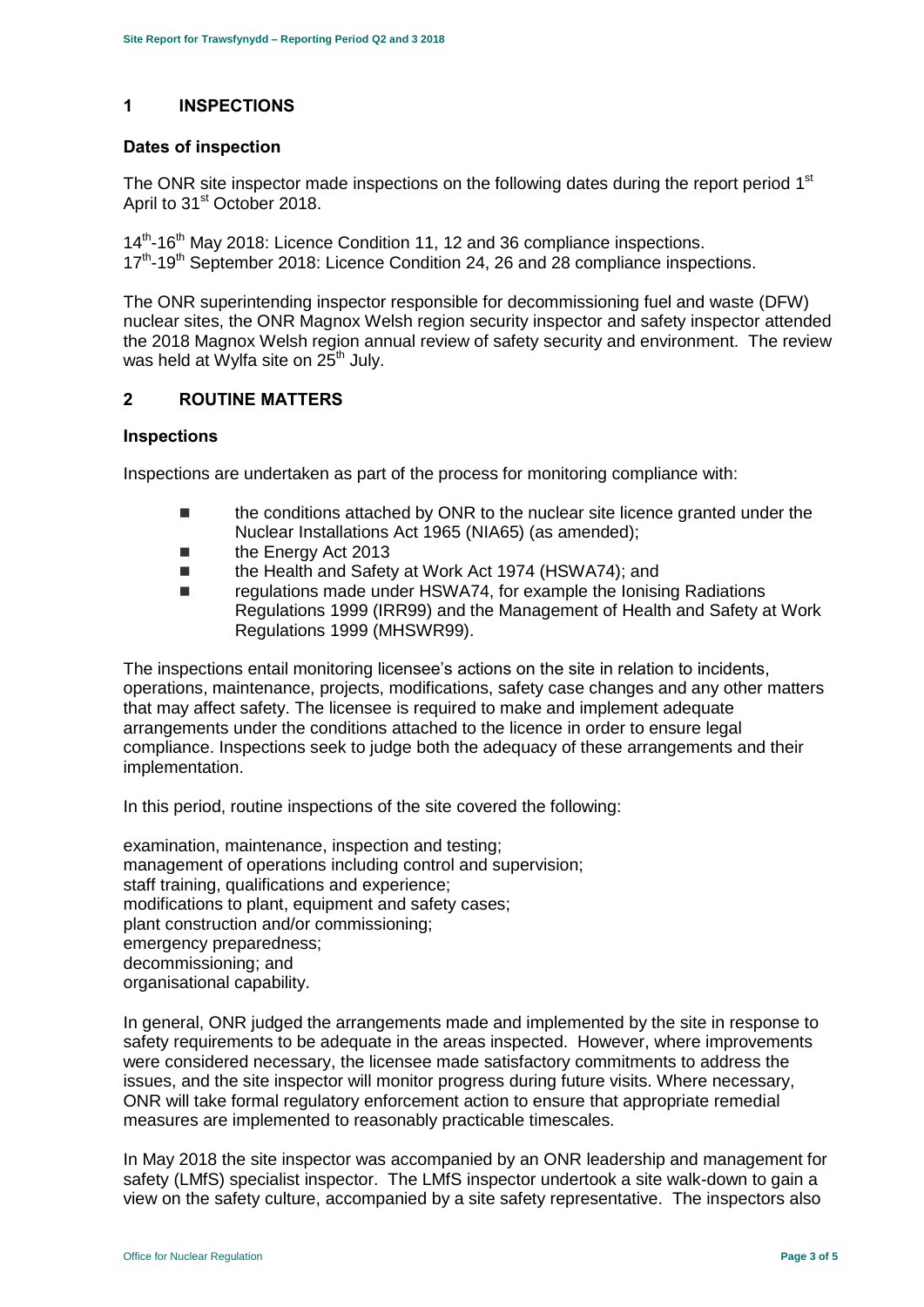held a periodic meeting with safety representatives, to support their function of representing employees and receiving information on matters affecting their health, safety and welfare at work.

## <span id="page-3-0"></span>**3 NON-ROUTINE MATTERS**

Licensees are required to have arrangements to respond to non-routine matters and events. ONR inspectors judge the adequacy of the licensee's response, including actions taken to implement any necessary improvements.

There were no such matters or events of significance to report during the period.

### <span id="page-3-1"></span>**4 REGULATORY ACTIVITY**

ONR may issue formal documents to ensure compliance with regulatory requirements. Under nuclear site licence conditions, ONR issues regulatory documents, which either permit an activity or require some form of action to be taken; these are usually collectively termed 'Licence Instruments' (LIs), but can take other forms. In addition, inspectors may take a range of enforcement actions, to include issuing an Enforcement Notice.

No LIs, Enforcement Notices or Enforcement letters were issued during this period.

#### <span id="page-3-2"></span>**5 NEWS FROM ONR**

#### **Stakeholder Engagement**

In August our Chief Nuclear Inspector Mark Foy and Deputy Chief Inspector Mina Golshan, hosted a webinar for stakeholders on the outcomes of the UK report to the Joint Convention. This is a new channel of communication which we have introduced, and further webinars are planned for November and February 2019. If you would like to find out more, please contact the ONR Communications team at contact@onr.gov.uk

The ONR/NGO engagement forum took place on 11 October in London. This is a forum to discuss strategic, cross-cutting regulatory matters. Site specific matters are normally addressed via Site Stakeholder Groups. We are always keen to engage with a range of stakeholders and groups on nuclear safety and security issues, so if you do represent a nuclear-interest Non-Governmental Organisation, and are not already involved through our forum or via a Site Stakeholder Group, then please get in touch with the ONR Communications team for further details, via contact@onr.gov.uk

#### **Regulatory News**

On 25 July we announced our decision to prosecute the Atomic Weapons Establishment for offences under Section 2 (1)\* of the Health and Safety at Work etc. Act (1974). This charge related to an electrical incident on 27 June 2017, which resulted in injury to an AWE employee. The incident was a conventional health and safety matter and there was no radiological risk to workers or the public. At a court hearing on 18 September, AWE pleaded guilty to the charge and sentencing was adjourned until 9 November 2018.

In a separate case brought by ONR, EDF Energy Nuclear Generation Ltd and Doosan Babcock Ltd pleaded guilty on 10 October 2018 to offences under the Health & Safety at Work etc. Act 1974, section 3(1) and the Work at Height Regulations 2005, Regulation 4(1) respectively. The charges relate to an incident on 12 April 2017 at the Hinkley Point B nuclear power station, which resulted in a serious injury to a Doosan Babcock Ltd employee. Following a hearing at Taunton Magistrates Court, the case was committed for sentencing at